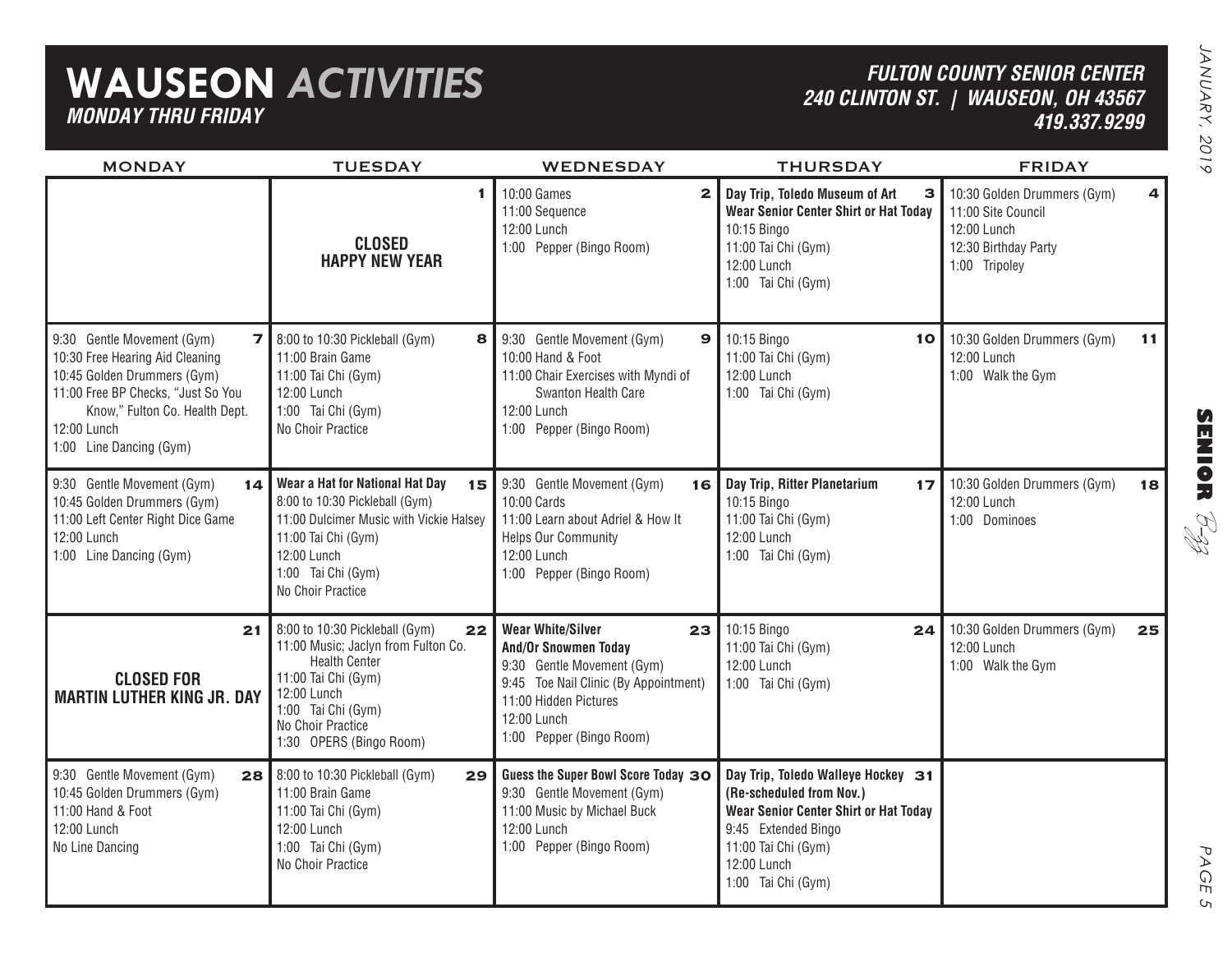### *DELTA-101 Northwood dr. United methodist church TUES. & THURS.*

# **DELTA** / SWANTON SWANTON *ACTIVITIES*

*SWANTON 217 CHESTNUT ST. MON., WED., & FRI*

| <b>MONDAY</b>                                                                                                                                  | <b>TUESDAY</b>                                                                                                                                 | WEDNESDAY                                                                                                                               | <b>THURSDAY</b>                                                                                                                                                                                     | <b>FRIDAY</b>                                                                                                                                                                    |
|------------------------------------------------------------------------------------------------------------------------------------------------|------------------------------------------------------------------------------------------------------------------------------------------------|-----------------------------------------------------------------------------------------------------------------------------------------|-----------------------------------------------------------------------------------------------------------------------------------------------------------------------------------------------------|----------------------------------------------------------------------------------------------------------------------------------------------------------------------------------|
|                                                                                                                                                | <b>CLOSED</b><br><b>HAPPY NEW YEAR</b>                                                                                                         | 10:00 Site Council<br>$\overline{2}$<br>10:30 Bingo<br>12:00 Lunch with Birthday Cake<br>Provided by Swanton Healthcare<br>1:00 Puzzles | Day Trip, Toledo Museum of Art<br>$\overline{\mathbf{3}}$<br><b>Wear Senior Center Shirt or Hat Today</b><br>10:00 Site Council<br>10:30 Bingo<br>12:00 Lunch with Birthday Cake<br>1:00 Word Games | 11:00 New Year, New You Show & Tell 4<br>Bring an object that shows a<br>goal, resolution, dream or change<br>you have for yourself in 2019<br>12:00 Lunch<br>1:00 Cards & Games |
| 10:30 Bunco (Note start time)<br>$\overline{z}$<br>12:00 Lunch<br>1:00 Cards                                                                   | 10:00 Cards<br>8<br>11:00 "Just So You Know," & Free BP<br>Checks; Fulton Co. Health Dept.<br>12:00 Lunch<br>1:00 Puzzles                      | Wear a Hat for National Hat Day<br>$\mathbf{9}$<br>10:30 Bingo<br>12:00 Lunch<br>1:00 Word Games                                        | Wear a Hat for National Hat Day 10<br>10:00 Free Hearing Aid Cleaning<br>10:30 Bingo with Delta School Caller<br>12:00 Lunch<br>1:00 Cards & Games                                                  | 10:00 Hidden Pictures<br>11<br>11:00 Special Program on Vaping &<br>E-Cigarettes, Swanton Area<br><b>Community Coalition</b><br>12:00 Lunch<br>1:00 Games                        |
| 10:30 Free Hearing Aid Cleaning<br>14<br>11:00 "Just So You Know," & Free BP<br>Checks; Fulton Co. Health Dept.<br>12:00 Lunch<br>1:00 Puzzles | 10:00 Cards<br>15<br>11:00 Music Program; Jaclyn,<br>Music Therapist from Fulton Co.<br><b>Health Center</b><br>12:00 Lunch<br>1:00 Word Games | 10:30 Book Bingo (Bring a gently<br>16<br>used book for the prize table)<br>12:00 Lunch<br>1:00 Cards & Games                           | Day Trip, Ritter Planetarium<br>10:30 Book Bingo (Bring a gently<br>used book for the prize table)<br>12:00 Lunch<br>1:00 Games                                                                     | 17 10:00 Cards<br>18<br>11:00 Diabetes Educator, Susan Dittes<br>12:00 Lunch<br>1:00 Cards                                                                                       |
| 21<br><b>CLOSED FOR</b><br><b>MARTIN LUTHER KING JR. DAY</b>                                                                                   | 10:00 Shut the Box Game<br>22<br>11:00 Simple Chair Exercises with<br>Myndi from Swanton Health Care<br>12:00 Lunch<br>1:00 Cards & Games      | Wear a Sweatshirt Today<br>23<br>10:30 Bingo<br>12:00 Lunch<br>1:00 Games                                                               | Wear a Sweatshirt Today<br>24 <sup>1</sup><br>10:30 Bingo<br>12:00 Lunch<br>1:00 Cards                                                                                                              | 10:00 Shut The Box Game<br>25<br>11:00 Simple Chair Exercises with<br>Myndi from Swanton Health Care<br>12:00 Lunch<br>1:00 Puzzles                                              |
| 11:00 Learn about Bees.<br>28 I<br>Beekeeping & Honey;<br>Roger & Judy Myers<br>12:00 Lunch<br>1:00 Cards & Games                              | 10:00 Hidden Pictures<br>11:00 Guitar Music, Mark Lozer<br>12:00 Lunch<br>1:00 Games                                                           | 29 10:30 Super Bowl Bingo<br>30<br>12:00 Lunch<br>1:00 Cards                                                                            | Day Trip, Toledo Walleye Hockey 31<br>(Re-Scheduled from Nov.)<br>Wear Senior Center Shirt or Hat Today<br>10:00 Super Bowl Extended Bingo<br>12:00 Lunch<br>1:00 Puzzles                           |                                                                                                                                                                                  |

SENIOR *P-33* january, 2019 **SENIOR** B-zz